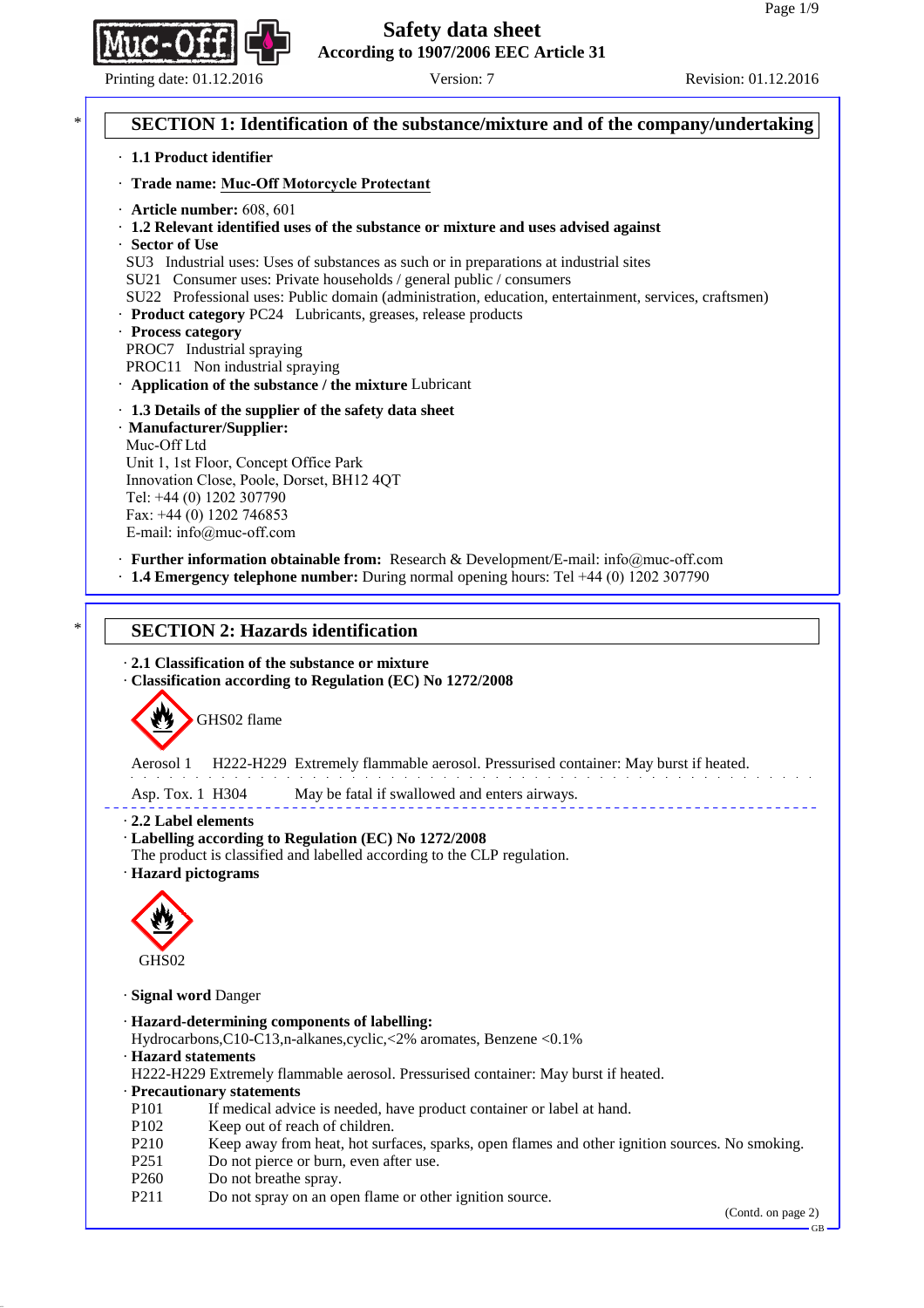Printing date: 01.12.2016 Version: 7 Version: 7 Revision: 01.12.2016

#### **Trade name: Muc-Off Motorcycle Protectant**

- P280 Wear protective gloves / eye protection.
- P271 Use only outdoors or in a well-ventilated area.

P301+P310 IF SWALLOWED: Immediately call a POISON CENTER/ doctor.

- P331 Do NOT induce vomiting.
- P410+P412 Protect from sunlight. Do not expose to temperatures exceeding 50 °C/122 °F.
- P403 Store in a well-ventilated place.

P501 Dispose of contents/container in accordance with local/regional/national/international regulations.

· **Additional information:**

EUH066 Repeated exposure may cause skin dryness or cracking.

· **2.3 Other hazards**

### · **Results of PBT and vPvB assessment**

- · **PBT:** Not applicable.
- · **vPvB:** Not applicable.

### \* **SECTION 3: Composition/information on ingredients**

#### · **3.2 Mixtures**

· **Description:** Active substance with propellant

| · Dangerous components:   |                                                                 |              |
|---------------------------|-----------------------------------------------------------------|--------------|
| EC number: 918-481-9      | Hydrocarbons, C10-C13, n-alkanes, cyclic, <2% aromates, Benzene | $50 - 75%$   |
| Reg.nr.: 01-2119457273-39 | $< 0.1\%$                                                       |              |
|                           | Asp. Tox. 1, H304                                               |              |
| $CAS: 106-97-8$           | butane (containing $< 0.1\%$ butadiene (203-450-8))             | $2.5 - 10\%$ |
| EINECS: 203-448-7         | Flam. Gas 1, H220; Press. Gas C, H280                           |              |
| Reg.nr.: 01-2119474691-32 |                                                                 |              |
| CAS: 74-98-6              | propane                                                         | $2.5 - 10\%$ |
| EINECS: 200-827-9         | Flam. Gas 1, H220; Press. Gas C, H280                           |              |
| Reg.nr.: 01-2119486944-21 |                                                                 |              |
|                           |                                                                 |              |

#### · **Ingredients according to detergents guidline 648/2004/EC**

aliphatic hydrocarbons  $\geq 30\%$ 

· **Additional information:**

### \* **SECTION 4: First aid measures**

· **4.1 Description of first aid measures**

- · **After inhalation:** Supply fresh air; consult doctor in case of complaints.
- · **After skin contact:** Generally the product does not irritate the skin.
- · **After eye contact:** Rinse opened eye for several minutes under running water.
- · **After swallowing:** Do not induce vomiting; call for medical help immediately.
- · **4.2 Most important symptoms and effects, both acute and delayed**
- No further relevant information available.
- · **4.3 Indication of any immediate medical attention and special treatment needed**

No further relevant information available.

### **SECTION 5: Firefighting measures**

#### · **5.1 Extinguishing media**

### · **Suitable extinguishing agents:**

Water haze

Fire-extinguishing powder

- Carbon dioxide
- Alcohol resistant foam

· **For safety reasons unsuitable extinguishing agents:** Water with full jet

(Contd. of page 1)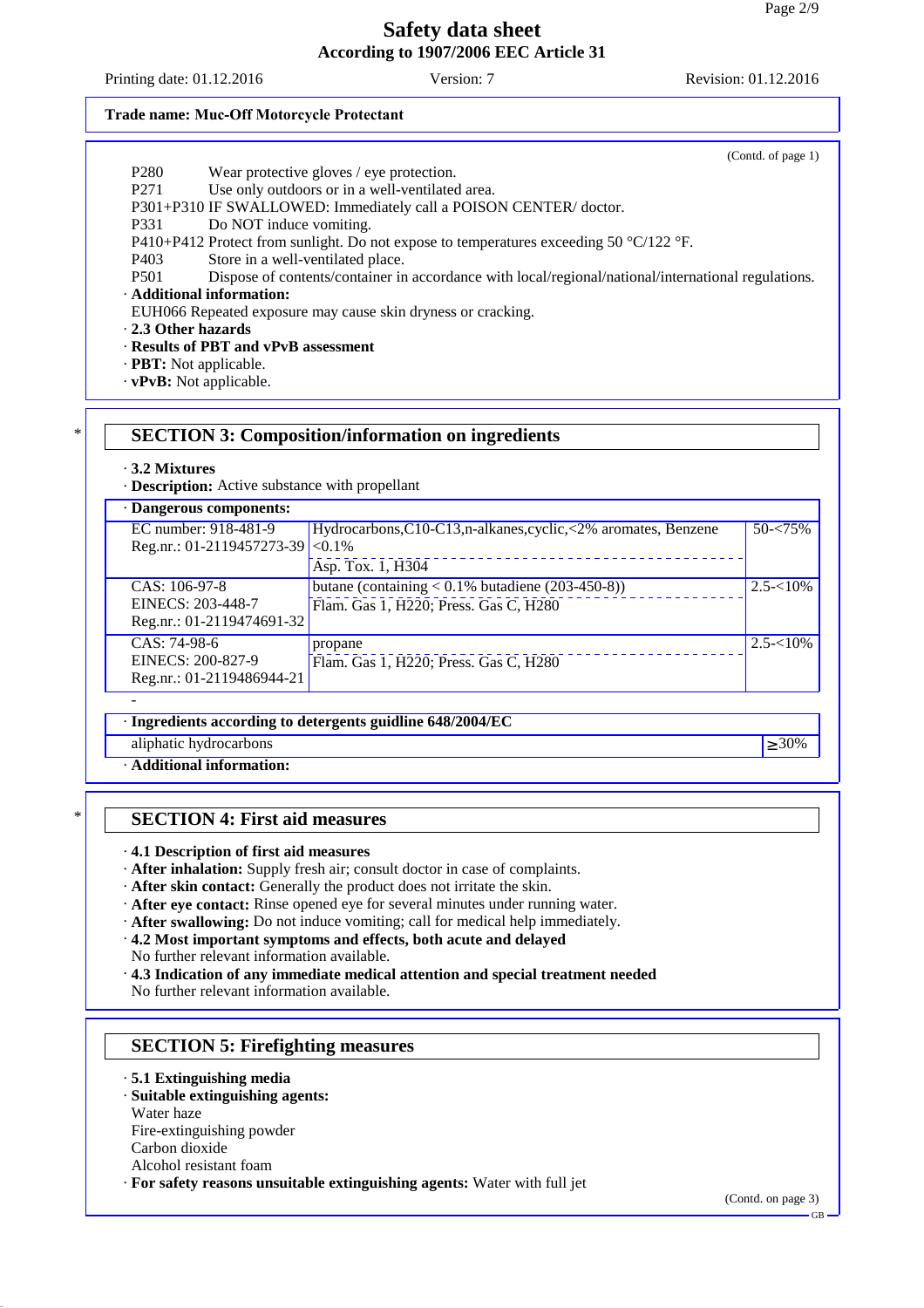Printing date: 01.12.2016 Version: 7 Version: 7 Revision: 01.12.2016

#### **Trade name: Muc-Off Motorcycle Protectant**

- (Contd. of page 2) · **5.2 Special hazards arising from the substance or mixture** No further relevant information available.
- · **5.3 Advice for firefighters**
- · **Protective equipment:** Mount respiratory protective device.

### **SECTION 6: Accidental release measures**

- · **6.1 Personal precautions, protective equipment and emergency procedures** Wear protective equipment. Keep unprotected persons away.
- · **6.2 Environmental precautions:** Do not allow product to reach sewage system or any water course. Inform respective authorities in case of seepage into water course or sewage system. Do not allow to enter sewers/ surface or ground water.
- · **6.3 Methods and material for containment and cleaning up:** Ensure adequate ventilation.
- Do not flush with water or aqueous cleansing agents
- · **6.4 Reference to other sections**
- See Section 7 for information on safe handling.
- See Section 8 for information on personal protection equipment.
- See Section 13 for disposal information.

### **SECTION 7: Handling and storage**

### · **7.1 Precautions for safe handling**

Ensure good ventilation/exhaustion at the workplace. Open and handle receptacle with care.

#### · **Information about fire - and explosion protection:**

Do not spray onto a naked flame or any incandescent material.

Keep ignition sources away - Do not smoke.

Protect against electrostatic charges.

Pressurised container: protect from sunlight and do not expose to temperatures exceeding 50 °C, i.e. electric lights. Do not pierce or burn, even after use.

#### · **7.2 Conditions for safe storage, including any incompatibilities**

#### · **Storage:**

· **Requirements to be met by storerooms and receptacles:** Store in a cool location.

Observe official regulations on storing packagings with pressurised containers.

· **Information about storage in one common storage facility:**

Observe official regulations on storing packagings with pressurised containers.

#### · **Further information about storage conditions:**

Keep receptacle tightly sealed.

Do not seal receptacle gas tight.

Store in cool, dry conditions in well sealed receptacles.

Protect from heat and direct sunlight.

· **7.3 Specific end use(s)** No further relevant information available.

### \* **SECTION 8: Exposure controls/personal protection**

· **Additional information about design of technical facilities:** No further data; see item 7.

#### · **8.1 Control parameters**

## · **Ingredients with limit values that require monitoring at the workplace:**

### **106-97-8 butane (containing < 0.1% butadiene (203-450-8))**

WEL Short-term value: 1810 mg/m<sup>3</sup>, 750 ppm Long-term value:  $1450$  mg/m<sup>3</sup>, 600 ppm Carc (if more than 0.1% of buta-1.3-diene)

(Contd. on page 4)

GB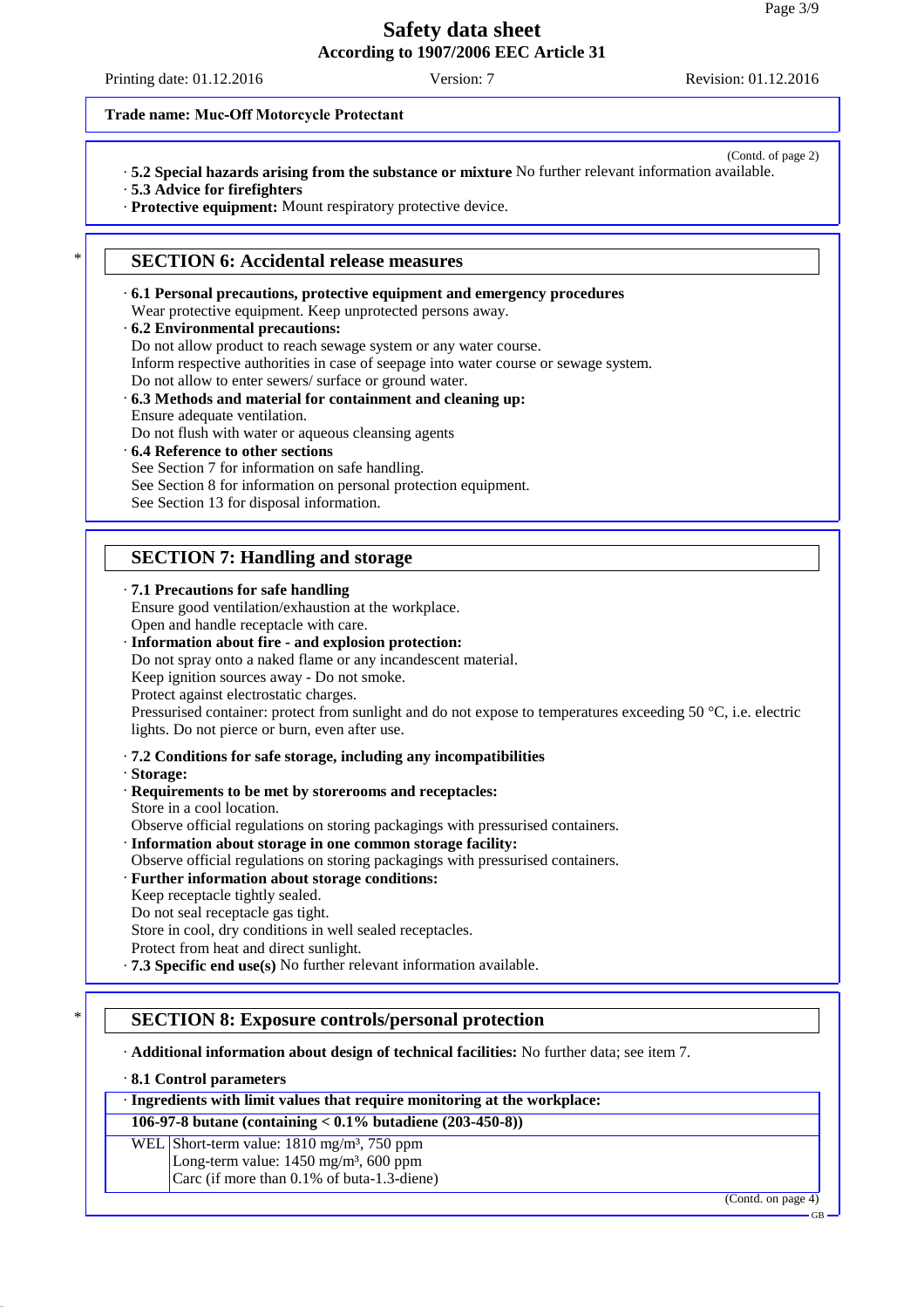Printing date: 01.12.2016 Version: 7 Version: 7 Revision: 01.12.2016

(Contd. of page 3)

### **Trade name: Muc-Off Motorcycle Protectant**

| 74-98-6 propane                                         |
|---------------------------------------------------------|
| OEL Short-term value: 3600 mg/m <sup>3</sup> , 2000 ppm |
| Long-term value: 1800 mg/m <sup>3</sup> , 1000 ppm      |

· **Additional Occupational Exposure Limit Values for possible hazards during processing:**

### **Oil mist**

WEL Short-term value: 10 mg/m<sup>3</sup>

Long-term value: 5 mg/m<sup>3</sup>

· **Additional information:** The lists valid during the making were used as basis.

### · **8.2 Exposure controls**

· **Personal protective equipment:**

### · **General protective and hygienic measures:**

Wash hands before breaks and at the end of work.

Do not inhale gases / fumes / aerosols.

### · **Respiratory protection:**

In case of brief exposure or low pollution use respiratory filter device. In case of intensive or longer exposure use self-contained respiratory protective device.

# Filter AX/P2

Use suitable respiratory protective device in case of insufficient ventilation.

# Filter A/P2

· **Protection of hands:**

Wear gloves for the protection against chemicals according to EN 374



Protective gloves

### Solvent resistant gloves

Selection of the glove material on consideration of the penetration times, rates of diffusion and the degradation · **Material of gloves**

The selection of the suitable gloves does not only depend on the material, but also on further marks of quality and varies from manufacturer to manufacturer. As the product is a preparation of several substances, the resistance of the glove material can not be calculated in advance and has therefore to be checked prior to the application.

Nitrile rubber, NBR

Recommended thickness of the material:  $\geq 0.5$  mm

### · **Penetration time of glove material**

For continuous contact we recommend gloves with breakthrough time of at least 240 minutes, with the preference given to a breakthrough time greater than 480 minutes. For short-term or splash guard we recommend the same. We are aware that suitable gloves that offer this level of protection may not be available. In that case, a shorter breakthrough time are acceptable as long as the procedures governing maintenance and timely replacement are followed. The thickness of the gloves is not a good measure of the resistance of the gloves against a chemical substance, because this depends on the exact composition of the material from which the gloves are made.

The exact break trough time has to be found out by the manufacturer of the protective gloves and has to be observed.

### · **Eye protection:**

Safety glasses



Tightly sealed goggles

· **Body protection:** Use protective suit. (EN-13034/6)

(Contd. on page 5)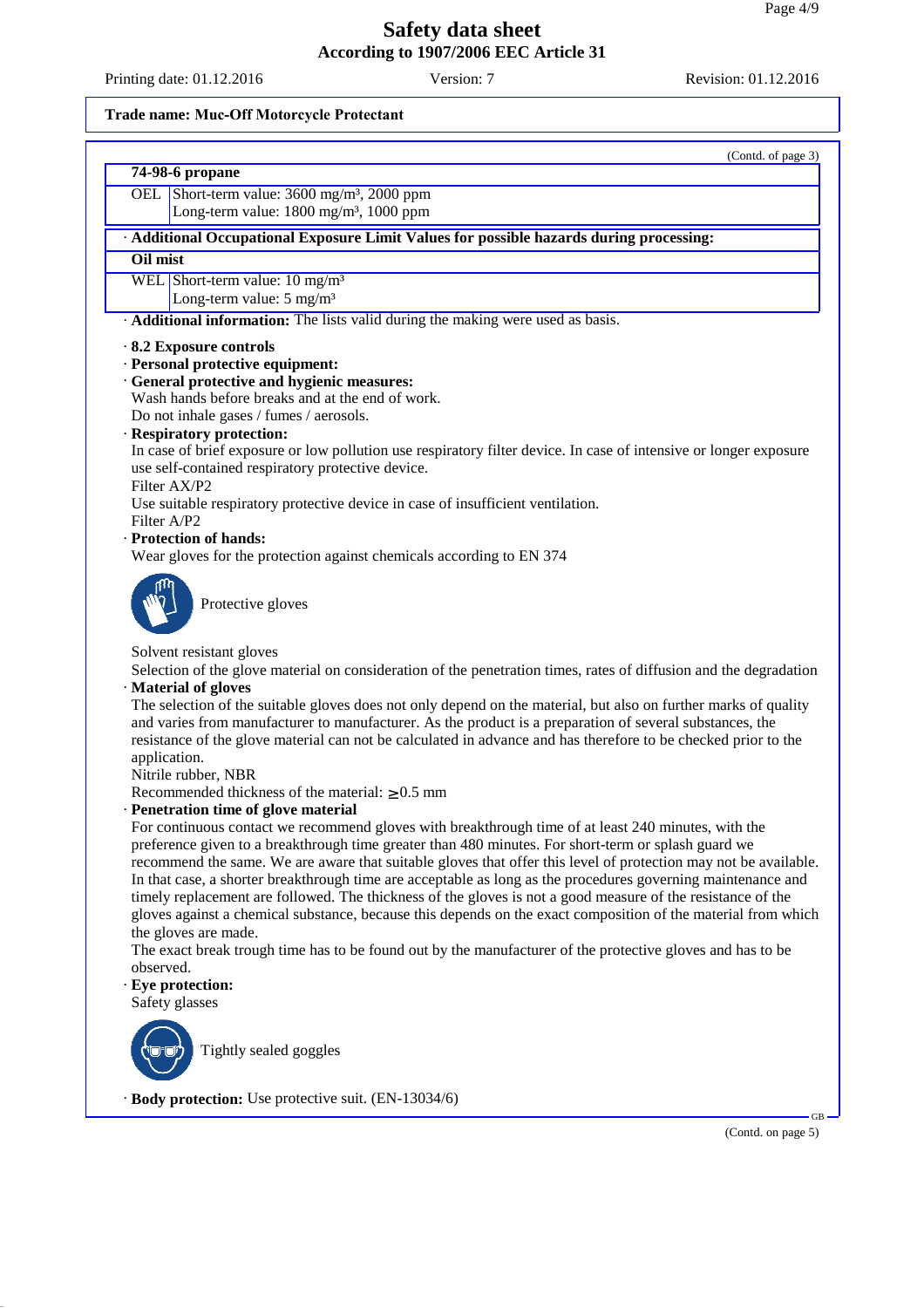Printing date: 01.12.2016 Version: 7 Revision: 01.12.2016

### **Trade name: Muc-Off Motorcycle Protectant**

(Contd. of page 4)

| .9.1 Information on basic physical and chemical properties |                                                                                                 |
|------------------------------------------------------------|-------------------------------------------------------------------------------------------------|
| <b>General Information</b>                                 |                                                                                                 |
| $\cdot$ Appearance:                                        |                                                                                                 |
| Form:                                                      | Aerosol                                                                                         |
| Colour:                                                    | Clear                                                                                           |
| $\cdot$ Odour:                                             | Sweetish                                                                                        |
| · Odour threshold:                                         | Not determined.                                                                                 |
| · pH-value:                                                | Not determined.                                                                                 |
| Change in condition                                        |                                                                                                 |
| <b>Melting point/Melting range:</b>                        | Undetermined.                                                                                   |
| <b>Boiling point/Boiling range:</b>                        | -44 °C                                                                                          |
| · Flash point:                                             | -97 °C                                                                                          |
| · Self-igniting:                                           | Product is not selfigniting.                                                                    |
| Danger of explosion:                                       | Product is not explosive. However, formation of explosive air/<br>vapour mixtures are possible. |
| · Explosion limits:                                        |                                                                                                 |
| Lower:                                                     | 0.7 Vol %                                                                                       |
| <b>Upper:</b>                                              | 10.9 Vol %                                                                                      |
| $\cdot$ Vapour pressure at 20 °C:                          | 1 <sub>hPa</sub>                                                                                |
| Density at 20 °C:                                          | $0.74$ g/cm <sup>3</sup>                                                                        |
| · Relative density                                         | Not determined.                                                                                 |
| · Vapour density                                           | Not determined.                                                                                 |
| · Evaporation rate                                         | Not applicable.                                                                                 |
| · Solubility in / Miscibility with                         |                                                                                                 |
| water:                                                     | Not miscible or difficult to mix.                                                               |
| · Partition coefficient (n-octanol/water): Not determined. |                                                                                                 |
| · Viscosity:                                               |                                                                                                 |
| Dynamic:                                                   | Not determined.                                                                                 |
| <b>Kinematic:</b>                                          | Not determined.                                                                                 |
| · Solvent content:                                         |                                                                                                 |
| <b>Organic solvents:</b>                                   | 89.1%                                                                                           |
| <b>Solids content:</b>                                     | 0.8%                                                                                            |
| .9.2 Other information                                     | No further relevant information available.                                                      |

# **SECTION 10: Stability and reactivity**

· **10.1 Reactivity** No further relevant information available.

· **10.2 Chemical stability**

· **Thermal decomposition / conditions to be avoided:** No decomposition if used according to specifications.

· **10.3 Possibility of hazardous reactions** No dangerous reactions known.

· **10.4 Conditions to avoid** No further relevant information available.

· **10.5 Incompatible materials:** No further relevant information available.

· **10.6 Hazardous decomposition products:** No dangerous decomposition products known.

(Contd. on page 6)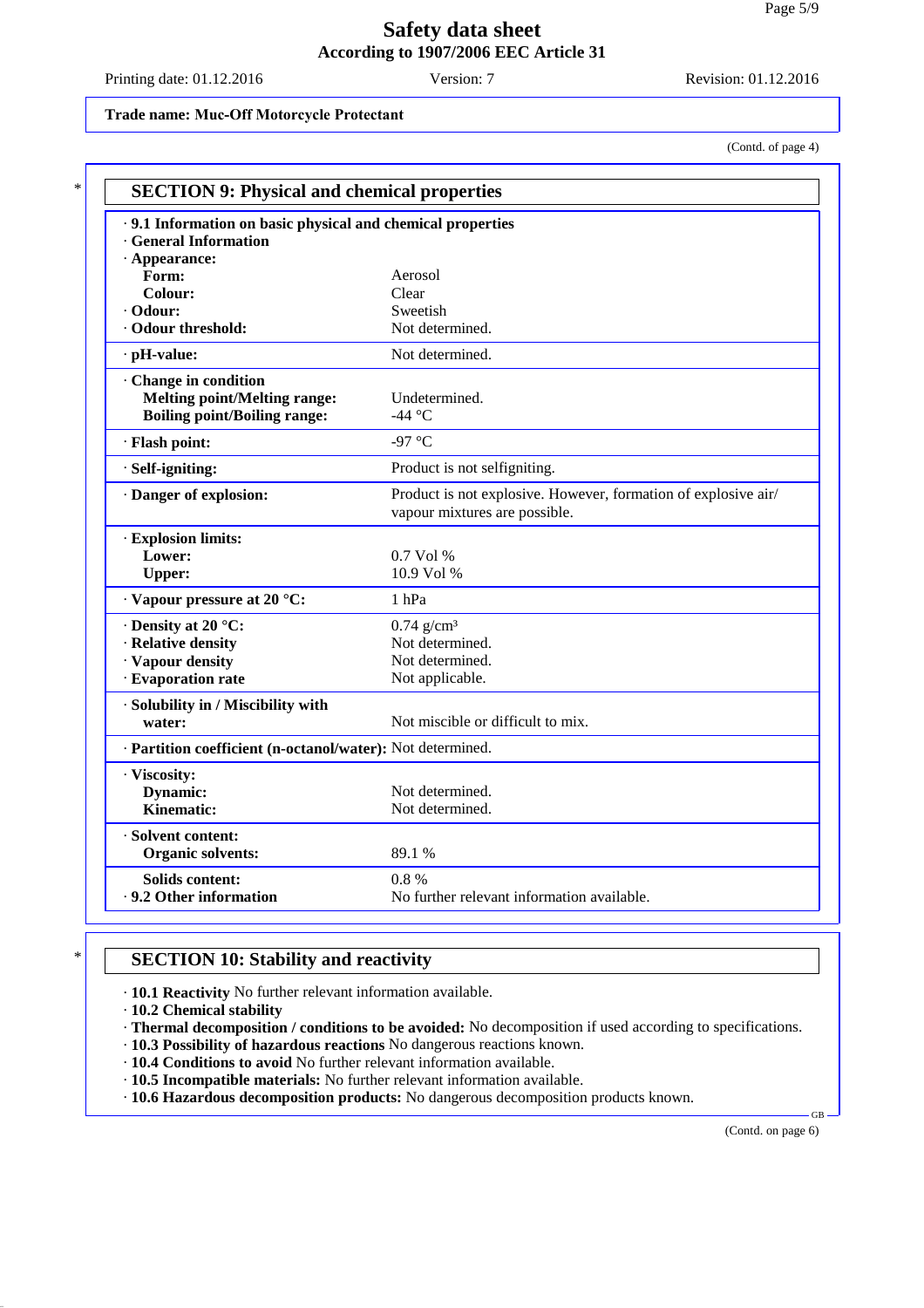### **Trade name: Muc-Off Motorcycle Protectant**

(Contd. of page 5)

|                       |                  | · 11.1 Information on toxicological effects<br>· Acute toxicity Based on available data, the classification criteria are not met.                                                                                                                                                                                                                                                                                                                                                                                                                                                                      |
|-----------------------|------------------|--------------------------------------------------------------------------------------------------------------------------------------------------------------------------------------------------------------------------------------------------------------------------------------------------------------------------------------------------------------------------------------------------------------------------------------------------------------------------------------------------------------------------------------------------------------------------------------------------------|
|                       |                  | · LD/LC50 values relevant for classification:                                                                                                                                                                                                                                                                                                                                                                                                                                                                                                                                                          |
|                       |                  | Hydrocarbons, C10-C13,n-alkanes, cyclic, <2% aromates, Benzene <0.1%                                                                                                                                                                                                                                                                                                                                                                                                                                                                                                                                   |
| Oral                  | LD50             | $>5000$ mg/kg (rat)                                                                                                                                                                                                                                                                                                                                                                                                                                                                                                                                                                                    |
| Dermal                | LD <sub>50</sub> | $>5000$ mg/kg (rabbit)                                                                                                                                                                                                                                                                                                                                                                                                                                                                                                                                                                                 |
|                       |                  | Inhalative $LC50/4h$ >4951 mg/l (rat)                                                                                                                                                                                                                                                                                                                                                                                                                                                                                                                                                                  |
|                       |                  | · Respiratory or skin sensitisation Based on available data, the classification criteria are not met.                                                                                                                                                                                                                                                                                                                                                                                                                                                                                                  |
| · Aspiration hazard   |                  | · CMR effects (carcinogenity, mutagenicity and toxicity for reproduction)<br>· Germ cell mutagenicity Based on available data, the classification criteria are not met.<br>· Carcinogenicity Based on available data, the classification criteria are not met.<br>· Reproductive toxicity Based on available data, the classification criteria are not met.<br>· STOT-single exposure Based on available data, the classification criteria are not met.<br>· STOT-repeated exposure Based on available data, the classification criteria are not met.<br>May be fatal if swallowed and enters airways. |
|                       |                  | <b>SECTION 12: Ecological information</b>                                                                                                                                                                                                                                                                                                                                                                                                                                                                                                                                                              |
| $\cdot$ 12.1 Toxicity |                  |                                                                                                                                                                                                                                                                                                                                                                                                                                                                                                                                                                                                        |
| · Aquatic toxicity:   |                  | Hydrocarbons, C10-C13,n-alkanes, cyclic, <2% aromates, Benzene <0.1%                                                                                                                                                                                                                                                                                                                                                                                                                                                                                                                                   |
|                       |                  | $EL0(48h)$ 1000 mg/l (Daphnia magna)                                                                                                                                                                                                                                                                                                                                                                                                                                                                                                                                                                   |
|                       |                  | $ELO(72h)$ 1000 mg/l (Pseudokirchneriella subcapitata)                                                                                                                                                                                                                                                                                                                                                                                                                                                                                                                                                 |

- · **Ecotoxical effects:**
- · **Remark:** Harmful to fish
- · **Additional ecological information:**
- · **General notes:**

Water hazard class 1 (German Regulation) (Self-assessment): slightly hazardous for water Do not allow undiluted product or large quantities of it to reach ground water, water course or sewage system. Harmful to aquatic organisms

- · **12.5 Results of PBT and vPvB assessment**
- · **PBT:** Not applicable.
- · **vPvB:** Not applicable.
- · **12.6 Other adverse effects** No further relevant information available.

### **SECTION 13: Disposal considerations**

- · **13.1 Waste treatment methods**
- · **Recommendation**

Must not be disposed together with household garbage. Do not allow product to reach sewage system.

(Contd. on page 7)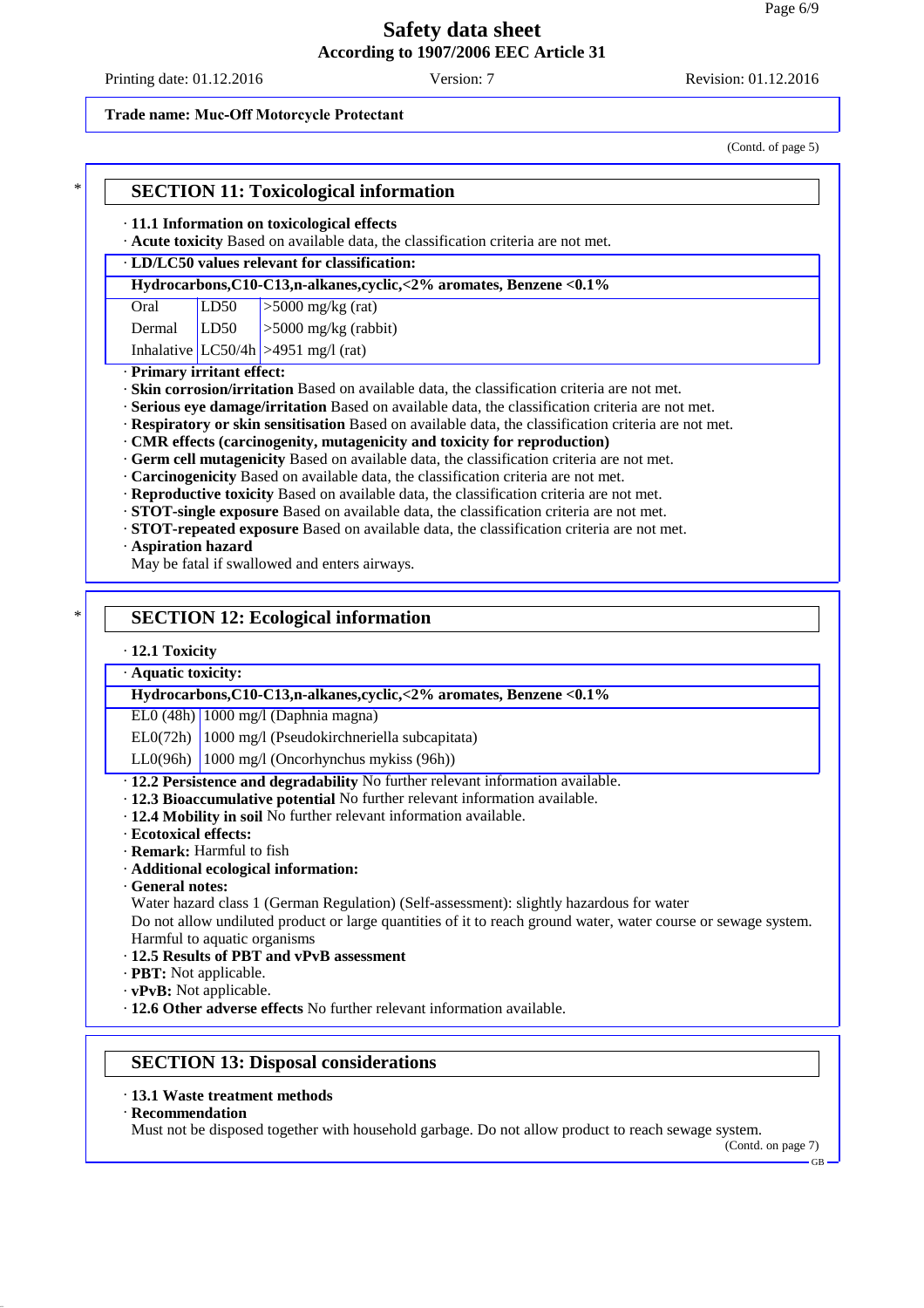Printing date: 01.12.2016 Version: 7 Revision: 01.12.2016

(Contd. of page 6)

### **Trade name: Muc-Off Motorcycle Protectant**

· **Uncleaned packaging:**

· **Recommendation:** Disposal must be made according to official regulations.

| · ADR, ADN, IMDG, IATA                            | <b>UN1950</b>                                                                                                                                                                                                                                                                                                                                                                                                |
|---------------------------------------------------|--------------------------------------------------------------------------------------------------------------------------------------------------------------------------------------------------------------------------------------------------------------------------------------------------------------------------------------------------------------------------------------------------------------|
| · 14.2 UN proper shipping name                    |                                                                                                                                                                                                                                                                                                                                                                                                              |
| $\cdot$ ADR, ADN                                  | <b>UN1950 AEROSOLS</b>                                                                                                                                                                                                                                                                                                                                                                                       |
| $\cdot$ IMDG                                      | <b>AEROSOLS</b>                                                                                                                                                                                                                                                                                                                                                                                              |
| $\cdot$ IATA                                      | AEROSOLS, flammable                                                                                                                                                                                                                                                                                                                                                                                          |
| · 14.3 Transport hazard class(es)                 |                                                                                                                                                                                                                                                                                                                                                                                                              |
| $\cdot$ ADR                                       |                                                                                                                                                                                                                                                                                                                                                                                                              |
|                                                   |                                                                                                                                                                                                                                                                                                                                                                                                              |
| · Class                                           | 2 5F Gases.                                                                                                                                                                                                                                                                                                                                                                                                  |
| · Label                                           | 2.1                                                                                                                                                                                                                                                                                                                                                                                                          |
| $\cdot$ ADN                                       | .                                                                                                                                                                                                                                                                                                                                                                                                            |
| · ADN/R Class:                                    | 2 5F                                                                                                                                                                                                                                                                                                                                                                                                         |
| · IMDG, IATA                                      |                                                                                                                                                                                                                                                                                                                                                                                                              |
| · Class<br>· Label                                | 2.1<br>2.1                                                                                                                                                                                                                                                                                                                                                                                                   |
|                                                   |                                                                                                                                                                                                                                                                                                                                                                                                              |
| · 14.4 Packing group<br>· ADR, IMDG, IATA         | Void                                                                                                                                                                                                                                                                                                                                                                                                         |
| · 14.5 Environmental hazards:                     |                                                                                                                                                                                                                                                                                                                                                                                                              |
| · Marine pollutant:                               | N <sub>o</sub>                                                                                                                                                                                                                                                                                                                                                                                               |
| · 14.6 Special precautions for user               | Warning: Gases.                                                                                                                                                                                                                                                                                                                                                                                              |
| · Danger code (Kemler):                           |                                                                                                                                                                                                                                                                                                                                                                                                              |
| · EMS Number:                                     | $F-D,S-U$                                                                                                                                                                                                                                                                                                                                                                                                    |
| · Stowage Code                                    | SW1 Protected from sources of heat.                                                                                                                                                                                                                                                                                                                                                                          |
|                                                   |                                                                                                                                                                                                                                                                                                                                                                                                              |
|                                                   |                                                                                                                                                                                                                                                                                                                                                                                                              |
|                                                   |                                                                                                                                                                                                                                                                                                                                                                                                              |
|                                                   | C, Clear of living quarters.                                                                                                                                                                                                                                                                                                                                                                                 |
| · Segregation Code                                | SG69 For AEROSOLS with a maximum capacity of 1                                                                                                                                                                                                                                                                                                                                                               |
|                                                   |                                                                                                                                                                                                                                                                                                                                                                                                              |
|                                                   |                                                                                                                                                                                                                                                                                                                                                                                                              |
|                                                   |                                                                                                                                                                                                                                                                                                                                                                                                              |
|                                                   | subdivision of class 2. For WASTE AEROSOLS:                                                                                                                                                                                                                                                                                                                                                                  |
| · 14.7 Transport in bulk according to Annex II of | SW22 For AEROSOLS with a maximum capacity of 1<br>litre: Category A. For AEROSOLS with a capacity above<br>1 litre: Category B. For WASTE AEROSOLS: Category<br>litre: Segregation as for class 9. Stow "separated from"<br>class 1 except for division 1.4. For AEROSOLS with a<br>capacity above 1 litre: Segregation as for the appropriate<br>Segregation as for the appropriate subdivision of class 2. |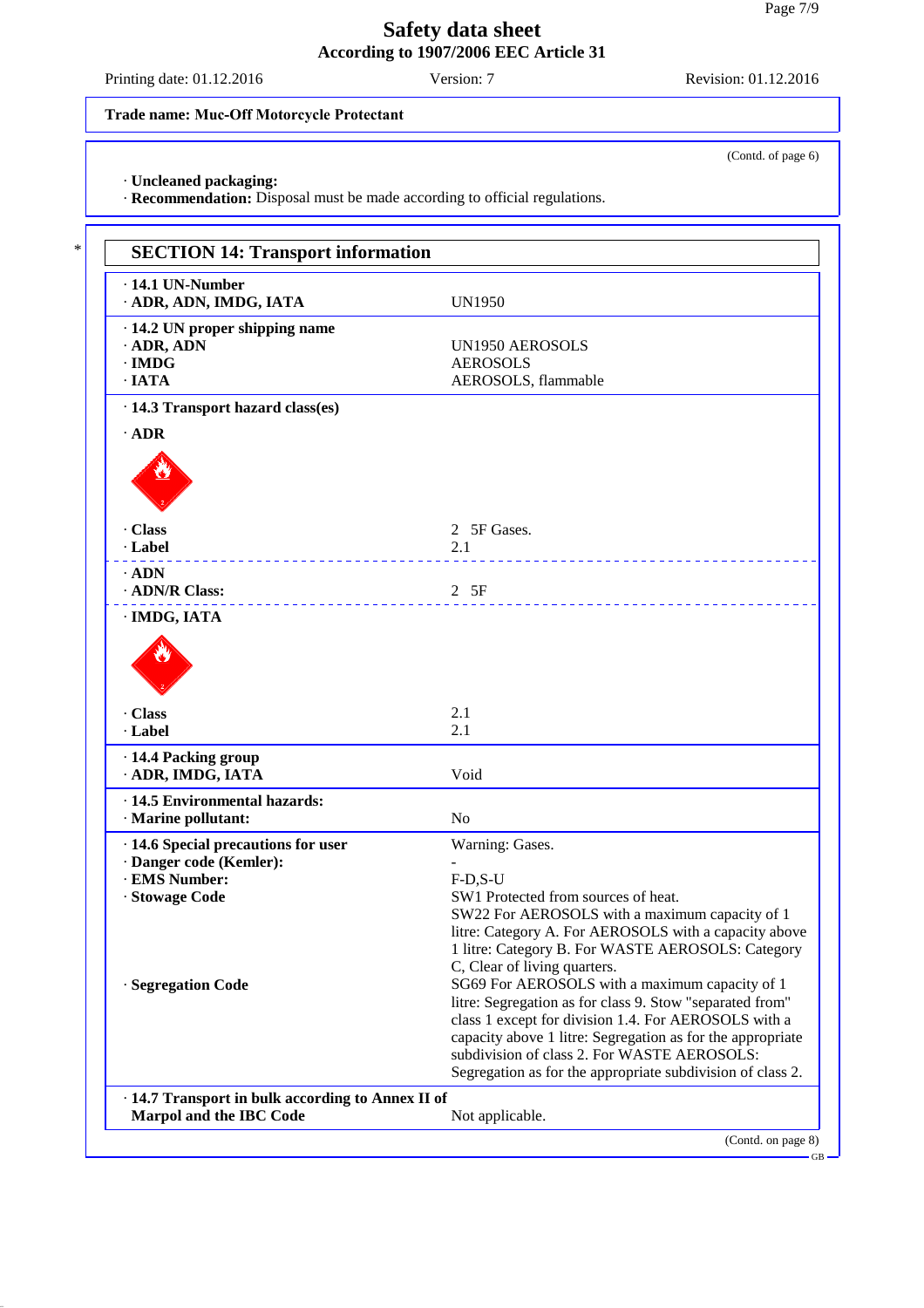Printing date: 01.12.2016 Version: 7 Version: 7 Revision: 01.12.2016

#### **Trade name: Muc-Off Motorcycle Protectant**

|                                     | (Contd. of page 7)                 |
|-------------------------------------|------------------------------------|
| · Transport/Additional information: |                                    |
| $\cdot$ ADR                         |                                    |
| $\cdot$ Limited quantities (LQ)     | 1L                                 |
| $\cdot$ Excepted quantities (EQ)    | Code: E0                           |
|                                     | Not permitted as Excepted Quantity |
| · Transport category                | ∍                                  |
| <b>Tunnel restriction code</b>      | D                                  |
| $\cdot$ IMDG                        |                                    |
| $\cdot$ Limited quantities (LQ)     | 1L                                 |
| $\cdot$ Excepted quantities (EQ)    | Code: E0                           |
|                                     | Not permitted as Excepted Quantity |
| · UN "Model Regulation":            | UN 1950 AEROSOLS, 2.1              |

### **SECTION 15: Regulatory information**

· **15.1 Safety, health and environmental regulations/legislation specific for the substance or mixture**

- · **Directive 2012/18/EU**
- · **Named dangerous substances ANNEX I** None of the ingredients is listed.
- · **Seveso category** P3a FLAMMABLE AEROSOLS
- · **Qualifying quantity (tonnes) for the application of lower-tier requirements** 150 t
- · **Qualifying quantity (tonnes) for the application of upper-tier requirements** 500 t
- · **National regulations:**

| ass   Share in % |
|------------------|
| < । ( )( )       |

| $\cdot$ VOC-CH 89.08 % |  |
|------------------------|--|
|------------------------|--|

· **VOC-EU** 656.5 g/l

· **Danish MAL Code** 5-3

· **15.2 Chemical safety assessment:** A Chemical Safety Assessment has not been carried out.

### **SECTION 16: Other information**

This information is based on our present knowledge. However, this shall not constitute a guarantee for any specific product features and shall not establish a legally valid contractual relationship.

### · **Relevant phrases**

H220 Extremely flammable gas.

H280 Contains gas under pressure; may explode if heated. H304 May be fatal if swallowed and enters airways.

#### · **Department issuing SDS:** Research & Development

#### · · **Abbreviations and acronyms:**

ADR: Accord européen sur le transport des marchandises dangereuses par Route (European Agreement concerning the International Carriage of Dangerous Goods by Road) IMDG: International Maritime Code for Dangerous Goods IATA: International Air Transport Association GHS: Globally Harmonised System of Classification and Labelling of Chemicals EINECS: European Inventory of Existing Commercial Chemical Substances ELINCS: European List of Notified Chemical Substances

CAS: Chemical Abstracts Service (division of the American Chemical Society)

MAL-Code: Måleteknisk Arbejdshygiejnisk Luftbehov (Regulation for the labeling concerning inhalation hazards, Denmark) LC50: Lethal concentration, 50 percent

- LD50: Lethal dose, 50 percent
- PBT: Persistent, Bioaccumulative and Toxic

vPvB: very Persistent and very Bioaccumulative

Flam. Gas 1: Flammable gases – Category 1 Aerosol 1: Aerosols – Category 1

(Contd. on page 9)

GB